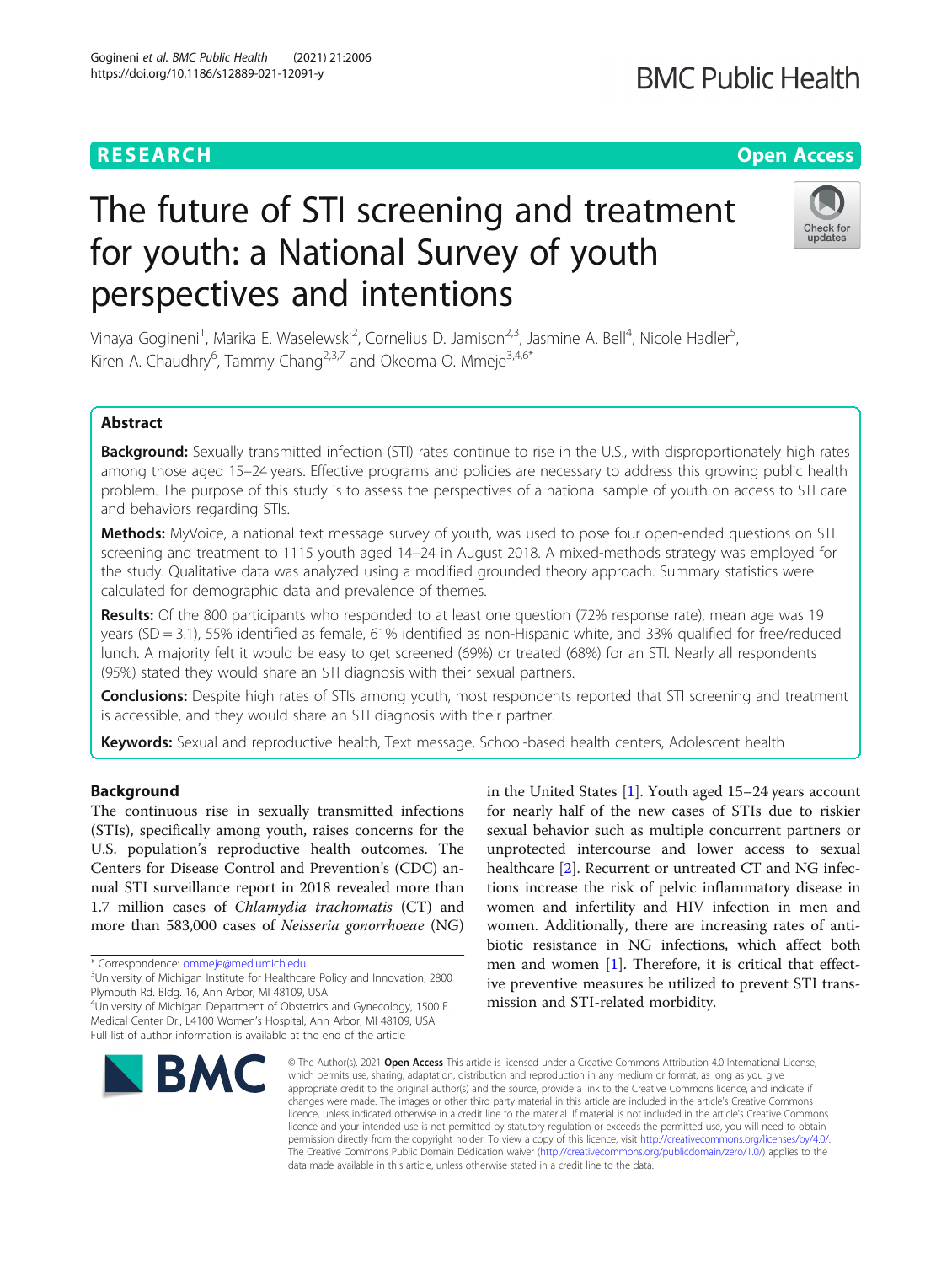Understanding youth perceptions and behaviors regarding STIs is a crucial first step in the development and implementation of effective STI treatment and prevention methods for this population [\[2](#page-6-0)]. Despite the high incidence of CT and NG, a 2016 national survey of youth aged 15–25 years reported only 16.6% of female respondents and 6.6% of male respondents had received STI screening within the past year [\[2\]](#page-6-0). Previous work has suggested potential barriers to youth STI screening and according to a 2013–2015 national survey, youth aged 15–25 years had concerns about privacy and confidentiality that hindered many individuals from obtaining STI screening [[3\]](#page-6-0). In some cases, youth do not believe they are at risk for contracting an STI and therefore do not seek these sexual health services [[4\]](#page-6-0). However, there is currently a lack of research that addresses youthspecific STI interventions [[2\]](#page-6-0). This gap in literature introduces an opportunity for our study to provide new insight on youth perceptions of STI testing and treatment, access to care, and notification of partners.

We sought to understand youth perceptions of their access to STI screening and treatment to better shape the delivery of reproductive healthcare services to youth populations. We posed open-ended questions to a national sample of diverse youth regarding their perspectives on their access and willingness to pursue CT and NG screening and treatment.

#### **Methods**

We used a longitudinal text message survey, MyVoice, of 1115 youth aged 14–24 years, to characterize youth perspectives on STI screening and treatment [\[5](#page-6-0)]. MyVoice participants are recruited to the survey cohort via targeted Facebook® and Instagram® advertisements based on demographic benchmarks (age, gender, race and ethnicity, and region of the country) from weighted samples of the American Community Survey [[6\]](#page-6-0). Eligibility criteria include age 14–24 years, ability to understand and respond in English text, and access to a device with text messaging capabilities. MyVoice participants meet the minimum age requirement where parental consent is not required for STI services [[7\]](#page-6-0). Once recruited, participants in the MyVoice cohort are asked openended questions via text message each week on a variety of health and health policy topics. Questions posed are iteratively developed by a team of physicians, methodologists, statisticians, and students to ensure clarity and ease of response for participants.

In August 2018, the MyVoice participants were prompted to respond to a set of four questions related to STI screening, treatment, and disclosure of their STI infections: 1) We want to talk about chlamydia and gonorrhea, two of the most common sexually transmitted infections (STIs). Would it be hard for you to get TESTED for chlamydia or gonorrhea if you wanted? 2) If you tested positive, would it be hard for you to get TREATED for chlamydia or gonorrhea? 3) If you thought you had chlamydia or gonorrhea, where would you go to get treatment? 4) If you got chlamydia or gonorrhea, would you tell your sexual partner(s)? Why or why not?

Grounded theory methodology was used to review the responses by identifying themes and iteratively developing a codebook that consisted of categories representing the most common responses. Two reviewers independently coded each question, with discrepancies resolved by a third reviewer. Summary statistics were calculated for demographic data collected at enrollment and included gender, race, U.S. geographic region [[8\]](#page-6-0), education level, and receipt of free or reduced school lunch (a proxy for socioeconomic status). The frequency of coded themes was also analyzed using summary statistics (Microsoft Corporation. 2016. Microsoft Excel). The mean age of individuals in each response category for question 1 and 2 were compared using t-test with  $p <$ 0.05 representing statistical significance (SAS Institute Inc. 2013. SAS® 9.4).

#### Results

Among the 800 participants who responded to at least one question (72% response rate), the mean age was 19 years (SD = 3.1), 55% identified as female, 61% identified as non-Hispanic white, and 33% qualified for free or reduced lunch (Table [1](#page-2-0)). Quotes from respondents are included below as representative examples of specific themes.

## Most respondents felt it would be easy to get screened and treated for an STI

When prompted about ease of access to STI services, the majority of youth felt that it would not be difficult to both get screened (69%) and treated (68%) for an STI (Table [2](#page-3-0)). STI screening was reported to be easily accessible by the majority of respondents primarily because "there are a lot of ways that you are able to get tested whether it be at the doctor or at a clinic" and "the doctor [is] close by and I believe testing is very cheap." A few respondents ( $n = 10$ ) who believed they were not at risk or did not have STIs stated that "It wouldn't be hard for me to get tested because I know I do not have chlamydia or gonorrhea." For those who expressed difficulty in obtaining testing (21%), the most common reason was due to their minor status (37%) because they had "been told by doctors in the past that they don't know how STI tests show up on bills and my parents would be very upset to learn I was having sex." Respondents who reported that it was hard to get tested or treated for STIs (6.5%) were on average younger than those who reported no (i.e., no, unsure, and other) difficulty (17.4 years vs 19.0 years;  $p <$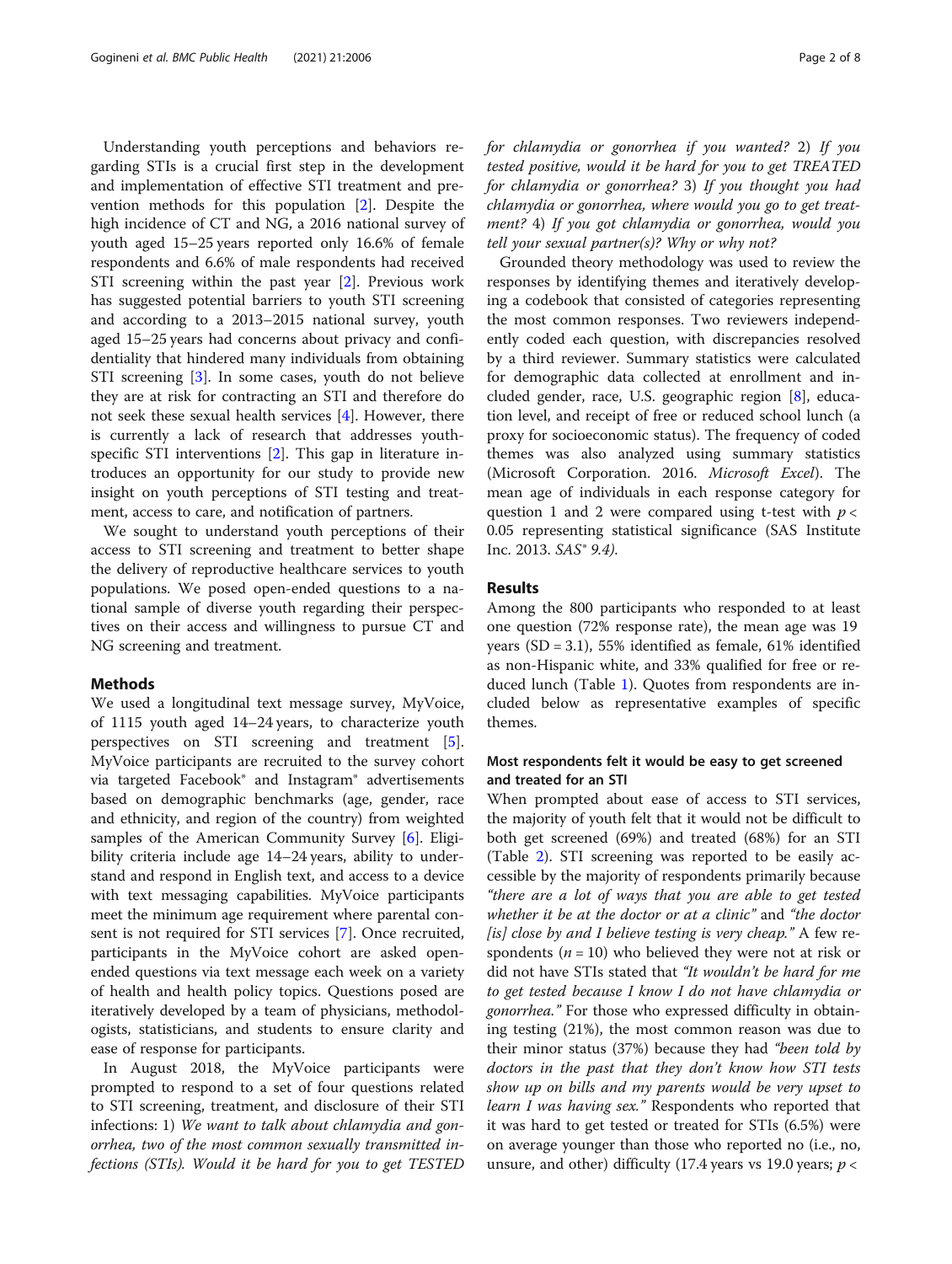| Characteristic                      | Respondents ( $n = 800$ )<br>n (%) or Mean (SD) | Non-Respondents ( $n = 315$ )<br>n (%) or Mean (SD) |
|-------------------------------------|-------------------------------------------------|-----------------------------------------------------|
| Age                                 | 18.6(3.1)                                       | 18.6(3.1)                                           |
| Gender                              |                                                 |                                                     |
| Male                                | 305 (38.1)                                      | 143 (45.8)                                          |
| Female                              | 443 (55.4)                                      | 144 (46.2)                                          |
| Other gender                        | 52(6.5)                                         | 25(8.0)                                             |
| Race                                |                                                 |                                                     |
| Asian                               | 82 (10.3)                                       | 37 (11.9)                                           |
| Black or African American           | 69 (8.6)                                        | 32 (10.3)                                           |
| White or Caucasian                  | 546 (68.3)                                      | 201 (64.4)                                          |
| Mixed race                          | 69 (8.6)                                        | 24(7.7)                                             |
| Other race                          | 34(4.3)                                         | 18(5.8)                                             |
| Ethnicity                           |                                                 |                                                     |
| Hispanic or Latino                  | 98 (12.3)                                       | 50 (16.0)                                           |
| Non-Hispanic or Latino              | 702 (87.8)                                      | 262 (84.0)                                          |
| <b>Education Level</b>              |                                                 |                                                     |
| Less than high school               | 434 (54.3)                                      | 158 (50.6)                                          |
| High school graduate                | 70 (8.8)                                        | 35 (11.2)                                           |
| Some college or tech school         | 185 (23.1)                                      | 70 (22.4)                                           |
| Associate's degree or tech graduate | 21(2.6)                                         | 9(2.9)                                              |
| Bachelor's degree or higher         | 90 (11.3)                                       | 40 (12.8)                                           |
| Region                              |                                                 |                                                     |
| Midwest                             | 389 (48.9)                                      | 172 (55.3)                                          |
| Northeast                           | 84 (10.5)                                       | 32 (10.3)                                           |
| South                               | 186 (23.3)                                      | 48 (15.4)                                           |
| West                                | 138 (17.3)                                      | 59 (19.0)                                           |
| Free and reduced lunch eligibility  |                                                 |                                                     |
| Yes                                 | 263 (33.2)                                      | 91 (30.0)                                           |
| No                                  | 530 (66.8)                                      | 212 (70.0)                                          |

<span id="page-2-0"></span>Table 1 Demographic characteristics of survey respondents and non-respondents from the MyVoice cohort

0.001 and 17.4 years vs. 18.9 years; p < 0.001, respectively). They commonly cited that "I have no idea where I would go to get tested, so I'm not really sure if it would be difficult or not. I guess the first thing I would need to do is find out where or who would even have that kind of service" (31%). See Additional file [1](#page-6-0) for detailed response patterns.

Many participants (41%) noted that STI treatment would be easy to get because they "have insurance and are financially stable enough to treat it." Respondents who thought treatment would be difficult to get (16%) had concerns about how "my health insurance doesn't cover STDs" (42%) and "I won't feel so comfortable talking to my parents which I would probably have to I guess. But I wouldn't know how to handle it myself" (25%). Those who remained uncertain (16%) primarily indicated they "don't actually know what [their] options would be for treatment" (24%).

## Primary care offices were the most common place youth would go for STI treatment

Youth indicated preference for STI treatment via primary care providers by stating that "*my doctor*" (49%), free clinics (14%), or hospitals (14%) were the main locations they would seek health services. Less common locations included a gynecologist  $(11%)$  and "If it was during the school year, I would start with on-campus health services" (9%). An additional 11% of respondents were unsure about where they would go for their STI treatment.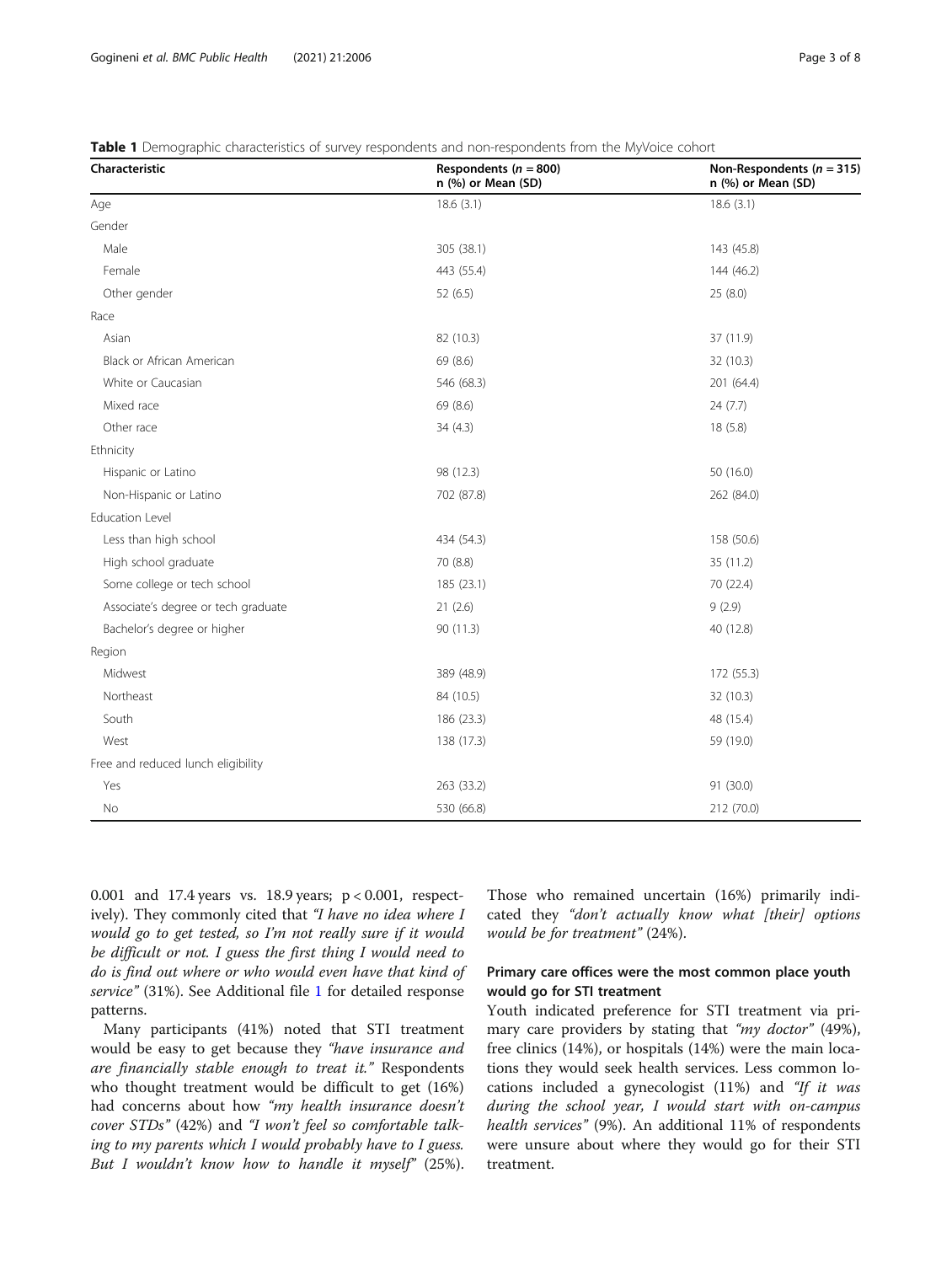| Question, Theme                 | n (%) <sup>a</sup> | <b>Representative Quote</b>                                                                                 |  |
|---------------------------------|--------------------|-------------------------------------------------------------------------------------------------------------|--|
|                                 |                    | Would it be hard for you to get TESTED for chlamydia or gonorrhea if you wanted? ( $n = 782$ ) <sup>b</sup> |  |
| No                              | 539 (68.9)         |                                                                                                             |  |
| Easy access to care             | 385 (71.4)         | "there are clinics everywhere"                                                                              |  |
| Access to insurance/funds       | 81 (15.0)          | "I have insurance so I could get tested free"                                                               |  |
| Importance of health            | 33(6.1)            | "No I want to see if I'm STD free"                                                                          |  |
| Yes                             | 162 (20.7)         |                                                                                                             |  |
| Notification of parents         | 60 (37.0)          | "Yes, I am not going to tell my parents I'm sexually active"                                                |  |
| Embarrassment/stigma            | 38 (23.5)          | "There is some stigma"                                                                                      |  |
| Unsure of process or location   | 39 (24.1)          | "Yes, as I am not sure how and where to get tested"                                                         |  |
| Cost/insurance                  | 29 (17.9)          | "I don't have health insurance"                                                                             |  |
| Unsure                          | 51(6.5)            |                                                                                                             |  |
| Unsure of process or location   | 16(31.4)           | "Probably not, but I don't know where or how to"                                                            |  |
|                                 |                    | If you tested positive, would it be hard for you to get TREATED for chlamydia or gonorrhea? $(n = 771)^{6}$ |  |
| No                              | 523 (67.8)         |                                                                                                             |  |
| Access to insurance/funds       | 216 (41.3)         | "I have health insurance and am financially stable enough  "                                                |  |
| Easy access                     | 202 (38.6)         | "I have access to many good medical facilities"                                                             |  |
| Importance of health            | 41(7.8)            | "that is the only option for me to get better and healthy"                                                  |  |
| Yes                             | 122 (15.8)         |                                                                                                             |  |
| Cost/insurance                  | 51(41.8)           | "My health insurance doesn't cover STDs"                                                                    |  |
| Notification of parents         | 30 (24.6)          | "difficult to explain to parents"                                                                           |  |
| Embarrassment/stigma            | 21 (17.2)          | "The social stigma surrounding STIs would prevent me from asking for help about any treatment"              |  |
| Unsure                          | 122 (15.8)         |                                                                                                             |  |
| Unsure of process               | 29 (23.8)          | "I don't know enough about treatment."                                                                      |  |
| Depends on cost/insurance       | 23 (18.9)          | "If my healthcare covers it, then no. If it doesn't, that's a different story."                             |  |
|                                 |                    | If you thought you had chlamydia or gonorrhea, where would you go to get treatment? $(n = 745)^{b}$         |  |
| Doctor's office                 | 368 (49.4)         | " my PCP for a consultation and to get treated/tested"                                                      |  |
| Free clinic/Planned Parenthood  | 106 (14.2)         | "Planned Parenthood or a walk-in-clinic if  at school"                                                      |  |
| Hospital                        | 105(14.1)          | "university system or other local hospital"                                                                 |  |
| Gynecology/STI doctor           | 85 (11.4)          | "My gynecologist, preferably. If I couldn't schedule an appointment for a while, I'd go to a clinic."       |  |
| Unsure                          | 83 (11.1)          | "I'm not sure, the doctor?"                                                                                 |  |
| School clinic                   | 65 (8.7)           | "If it was during the school year, I would start with on campus health services."                           |  |
|                                 |                    | If you got chlamydia or gonorrhea would you tell your sexual partner(s)? Why or why not? ( $n = 774$ )      |  |
| Yes                             | 736 (95.1)         |                                                                                                             |  |
| Effects partner                 | 185 (23.9)         | "it's not something that only affects you, but anyone else you may have been with"                          |  |
| Morality                        | 180 (23.3)         | "Yes, that is the right thing to do"                                                                        |  |
| Importance of testing/treatment | 146 (18.9)         | "Absolutely. He would need to get treated/tested too."                                                      |  |
| No                              | 16(2.1)            |                                                                                                             |  |
| Social stigma                   | 10(62.5)           | "I would be too ashamed"                                                                                    |  |

<span id="page-3-0"></span>Table 2 Questions, themes, and representative respondent quotes

<sup>a</sup>Numbers may not add to 100%, as codes are not mutually exclusive; not all codes are displayed

b<br>N = the number of coded responses to each question; not all respondents answered each question

STI = sexually transmitted infection

## Almost all respondents would share an STI diagnosis with their sexual partners

Nearly all respondents to this question (95%) also stated they would communicate their STI diagnosis with their

sexual partners because "they could have it too," "it would be important for them to know and get tested and contact any other sexual partners to also be checked," and "it's the right thing to do." Those who would not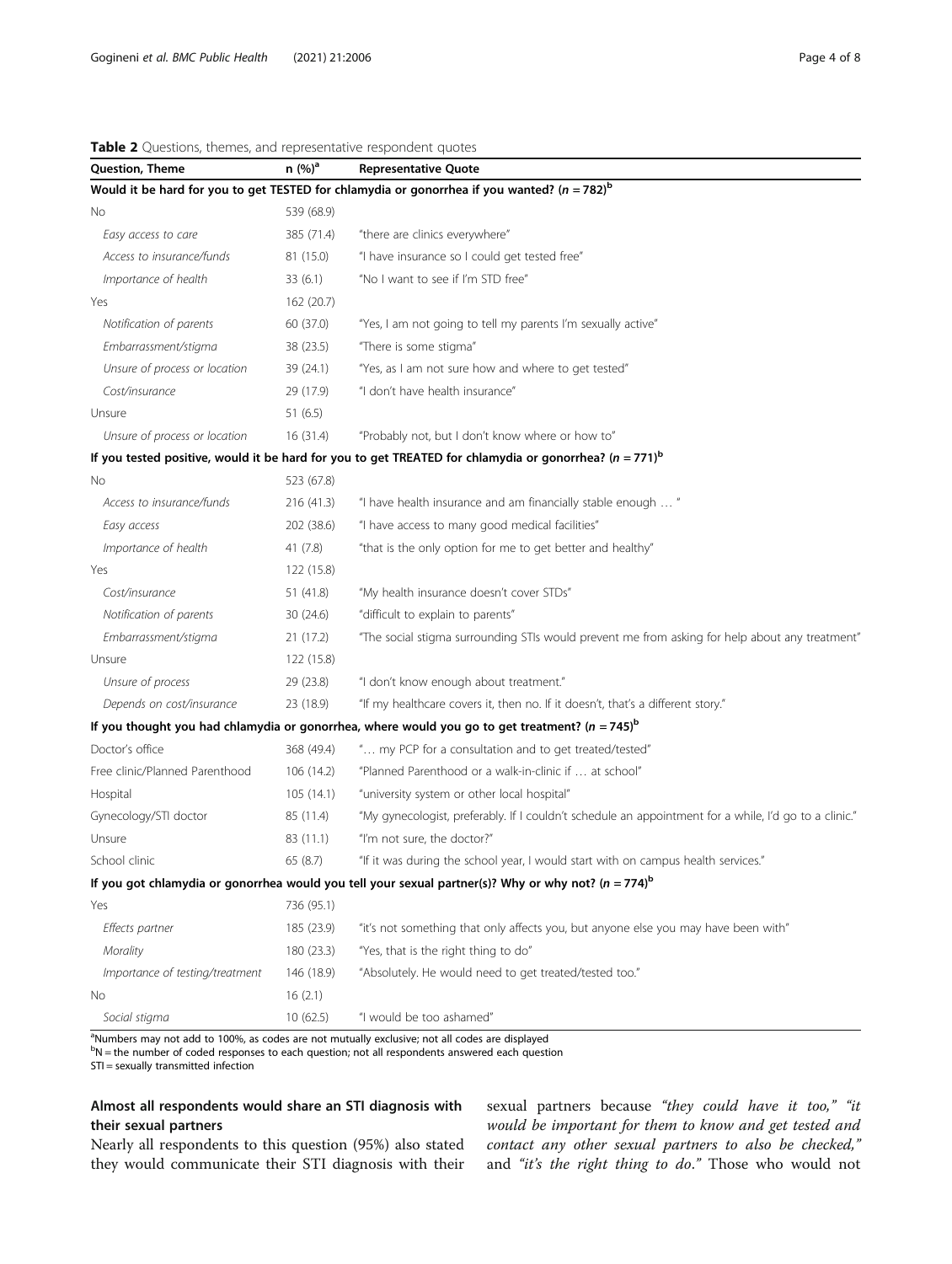disclose their status to their partner (2%) cited "I would be too ashamed" and "it would be embarrassing" as reasons for not informing their partner of their infection.

## **Discussion**

Our study found that most youth consider both STI screening and treatment to be accessible because of easy access to healthcare or access to insurance and funding. Additionally, youth in our sample noted a preference for going to their established doctors or primary care providers for treatment services. Most notably, we found that nearly all MyVoice youth respondents indicated they would confide in their partners about an STI diagnosis, with more than half of these respondents reporting reasons such as how the diagnosis impacts their partners and that it is morally right.

While other studies report that many youth have access to general healthcare, there is limited literature on youth knowledge of included health services [\[9](#page-6-0), [10](#page-6-0)]. Our study provides insight here by noting that our cohort believes STI screening and treatment services to be accessible via established or local health providers. This highlights the importance of youth having a healthcare home at sites that they routinely encounter, such as school-based health centers and federally qualified health centers. During the COVID-19 pandemic, the use of telehealth services has increased to support wider access to health services, but virtual healthcare services may not replace necessary clinical services when inequities in technology access remain [\[11](#page-6-0)]. Harnessing the interest and willingness of youth to seek sexual healthcare services at locations they are comfortable with is critical given that access to reproductive health services continues to decline [[12](#page-6-0)], despite the growing incidence of STIs among youth [\[13](#page-6-0)]. Similar to our findings, access to care and insurance has previously been noted to make screening and treatment easy for youth [\[14](#page-7-0)]. However, our data does not support limited knowledge of health services as the primary barrier to care. Youth in our sample noted other barriers in accessing these services like cost or insurance coverage, embarrassment, and concerns about notifying their parents.

Youth concerns about confidentiality regarding an STI diagnosis note difficulty "… because it would be something that I would have to tell my parents and that would be very uncomfortable," or "… because treatment would require health care, which would require me telling my parents." This is consistent with existing literature that reports how perceptions of confidentiality may pose a barrier to healthcare for youth [\[3](#page-6-0), [4\]](#page-6-0). Addressing youth concerns about cost and confidentiality must be considered when developing and implementing STI treatment and prevention services. Providers and health departments can encourage positive communication about sexual health between parents and their children, thus promoting safer sex practices and better health outcomes [\[15,](#page-7-0) [16](#page-7-0)]. In addition, providers can educate youth on the rules of confidentiality between minor patients

and providers.

Despite their perceived ease of access to STI screening and treatment, actual use of these services remains low among U.S. youth. A possible explanation for this discrepancy, as noted in previous work, may be due to youth assuming that they are STI-free or generally not at risk [[4\]](#page-6-0). Our study supports this conclusion, with some respondents reporting "It wouldn't be hard for me to get tested because I know I do not have chlamydia or gonorrhea" and "No I go to the doctors often and they ask if I want to get tested but I've been with the same person since the last test I have no reason to get tested." Youth must also want to, or perceive a need to, get STI screening. This barrier to use of STI screening services illustrates the need for local and federal health officials to support initiatives that emphasize—to youth and providers—the importance of regular STI screening, even in asymptomatic individuals.

Findings from our work also suggest primary care offices as the preferred location for STI screening and treatment in youth. This is congruent with previous work on STI screening amongst youth in the U.S. that indicated the majority of those who sought STI screening were evaluated at primary care physicians' offices [\[4](#page-6-0)]. Youth preferences for STI screening and treatment at primary care clinics and concern for costs may require additional support and education for primary care health professionals. Furthermore, STI screening and prevention counseling for youth during their routine clinic visits will serve to increase awareness of STI screening methods and treatment options.

Our study also reports the important finding that nearly all respondents (95%) stated they would share their STI results with their partners. Common responses included "Yes because they need to know, in case they have it too. Also, they can help prevent the spread." and "Yes it's the most responsible thing to do. They would deserve to know." A previous study on sexual health behaviors of U.S. college-age men similarly reported that the majority of participants were willing to disclose their STI status to their partners [\[17\]](#page-7-0). Our results contrast with previous data on youth concerns of STI stigma and the general misperception of youth being less willing to notify their partners [[3,](#page-6-0) [4,](#page-6-0) [18,](#page-7-0) [19\]](#page-7-0). Youth willingness to confide in their sexual partners and concern about health effects on their sexual partners supports potential use of expedited partner therapy (EPT) to increase treatment of STIs. EPT—a treatment option where individuals can obtain STI medications or prescriptions for their sexual partners—may provide a useful opportunity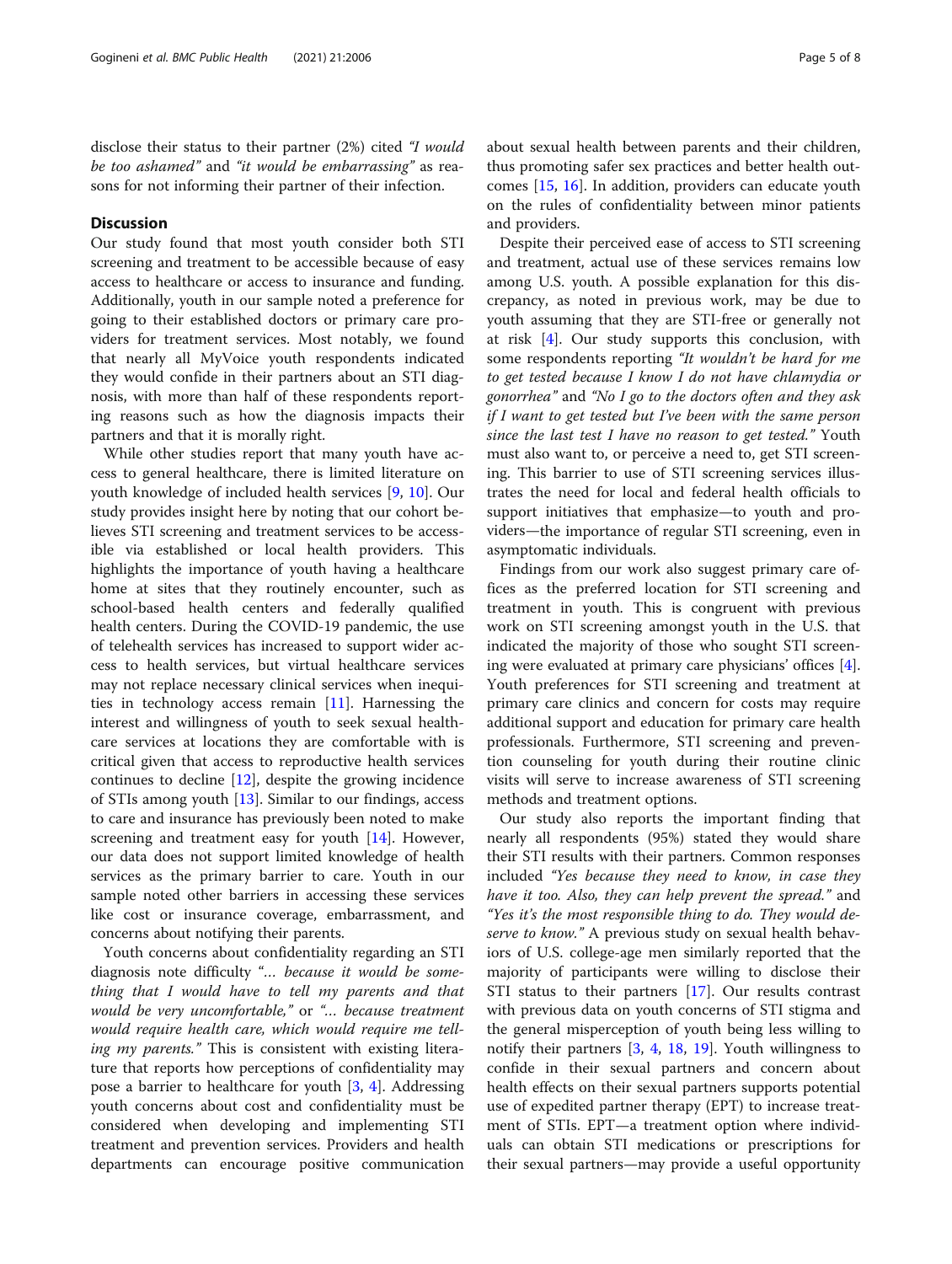to support youth treatment as it is quick, convenient, and respects patient privacy [\[20](#page-7-0)]. Clinician education on youth willingness to share STI results and use of EPT may also be beneficial to their efforts to increase screening and treatment in their patient populations. Additionally, it may address the hesitancy and uncertainty that some clinicians may face regarding the permissibility of this therapeutic measure [\[21\]](#page-7-0). It is important to note that youth willingness to participate in partner notification does not necessarily reflect youth behaviors. Currently, there is a gap in literature on the rates of partner notification specifically in the youth population [[22\]](#page-7-0). In an Australian evaluation of individuals > 16 years diagnosed with chlamydia (median age of 27 and 24 years in males and females, respectively), 31 and 46% of heterosexual males and females notified their partners [\[23](#page-7-0)]. However, partner notification is increased in youth (ages 13–20 years) with higher levels of self-efficacy and in relationships with stronger emotional ties [[24\]](#page-7-0). This mirrors the findings noted in adult populations, where partner notification is highest for spousal partners than for causal or commercial partners [\[22](#page-7-0)]. Thus, further evaluations of partner notification in youth ages 15–24 years are needed to quantify the efficacy of interventions like EPT among youth.

Though the MyVoice cohort sample recruits nationally from youth aged 14–24 years, there are some limitations. While MyVoice recruits based on benchmarks for national data on age, gender, race and ethnicity, and region of the country, respondents are not nationally representative because there is no assurance that the recruitment advertisements will reach all eligible participants. Additionally, recruitment via social media may bias the sample by including only those who use social media, limiting generalizability. Specifically, MyVoice respondents are oversampled in the Midwest region (Fig. 1) of the U.S., thereby providing data that may not necessarily reflect the perceptions and practices of youth in other parts of the country. Another limitation stems from the lack of concurrence between the time at which the survey was administered and analyzed and the onset of the COVID-19 pandemic. The majority of the cohort reported access to healthcare services at the time the survey was administered, yet youth have experienced decreased access to reproductive healthcare services during the COVID-19 pandemic [\[25](#page-7-0)]. To protect our respondents from having to self-report their past STI history, the open-ended questions posed to youth also asked about their theoretical behaviors. This may lead to desirability bias, as individuals may over- or underreport to conform to societal norms [\[26](#page-7-0)]. The other limitation of assessing theoretical behaviors is that intentions may not always lead to actions. Finally, the anonymous nature of this protocol prevented us from clarifying any unclear or missing responses. This is illustrated by our inability to discern if sexual partners were primary or casual in nature.

## Conclusions

Understanding youth insights on their sexual health perspectives is instrumental in mitigating the disproportionately high rates of STIs that affect this population. Our findings suggest that youth are committed to both their and their partners' sexual health, presenting an invaluable opportunity for eventual large-scale intervention through partner-based referral and treatment options

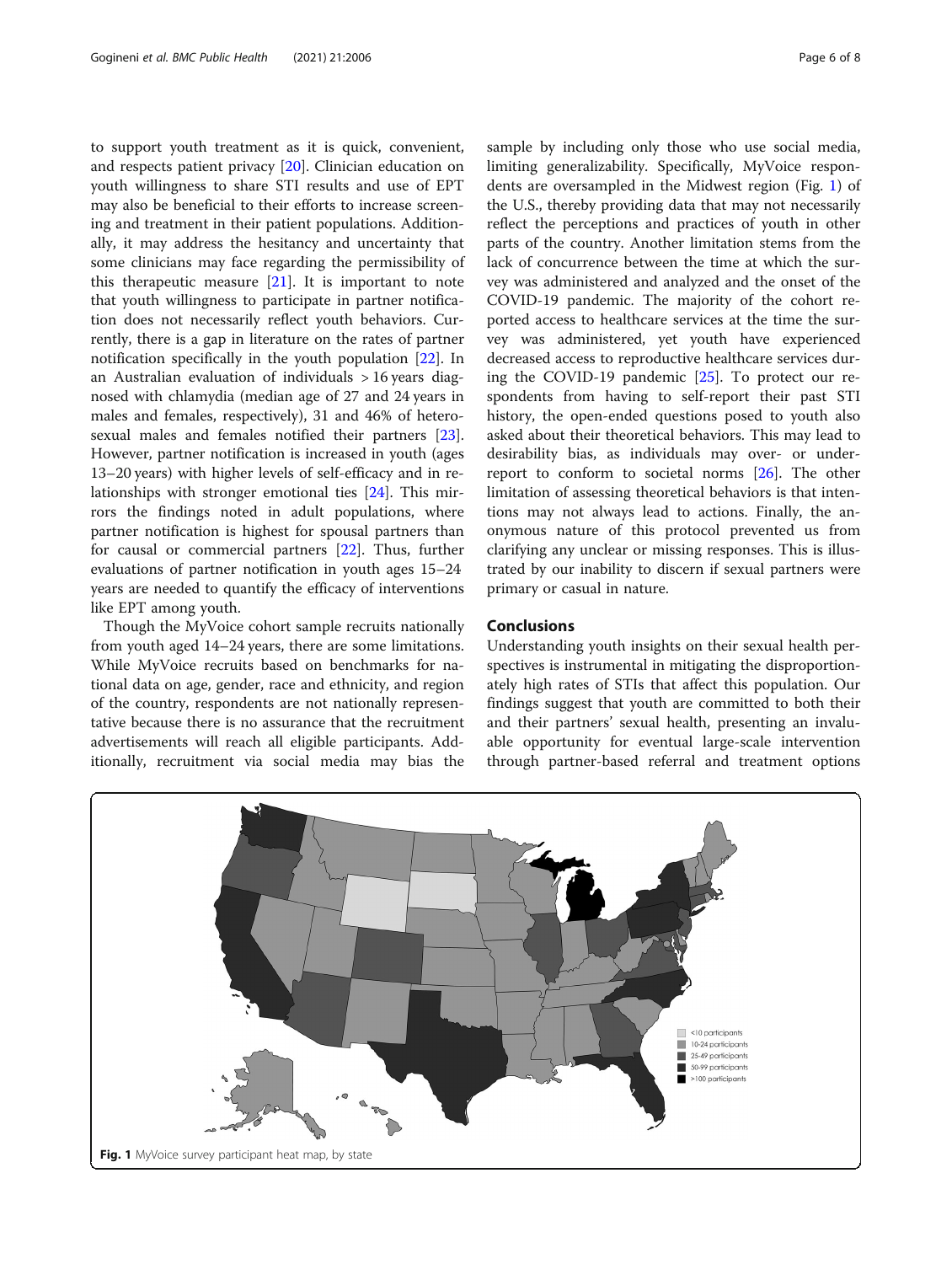<span id="page-6-0"></span>such as EPT. However, before such solutions can be explored, the discrepancy between youth intentions and actions must be addressed to provide insight on how to encourage positive behavioral change that could potentially reduce STI rates in this population. Longer-term societal efforts toward educating parents and youth on appropriate sexual health education, STI screening and treatment costs, and resources may support reduction in STI transmission [[16,](#page-7-0) [27](#page-7-0), [28\]](#page-7-0). Health and education departments can also partner to implement policies and programs that support and normalize regular STI screening. Ultimately, promotion of STI prevention services and reduction of the perceived barriers are needed to help combat the increasing STI incidence rates among youth.

#### Abbreviations

STI: sexually transmitted infection; CDC: Centers for Disease Control and Prevention; CT: Chlamydia trachomatis; NG: Neisseria gonorrhoeae

#### Supplementary Information

The online version contains supplementary material available at [https://doi.](https://doi.org/10.1186/s12889-021-12091-y) [org/10.1186/s12889-021-12091-y](https://doi.org/10.1186/s12889-021-12091-y).

Additional file 1. Details of Q2 responses based on Q1 responses. Description: Details showing the relationship between the responses for those who completed question 2 in relation to their response to question 1.

#### Acknowledgements

Data from this study was accepted for virtual presentation at the Centers for Disease Control and Prevention STD Prevention Conference, September 14- 24, 2020.

#### Authors' contributions

OM conceived of and managed the conduct of the project and led the writing and review process. TC led the iterative development and review of the survey items. MW completed the quantitative analysis and led the qualitative evaluation. CJ, MW, and VG organized and drafted the manuscript. VG led the manuscript writing. Two reviewers independently applied the codebook to each question (CJ, VG, JB, NH) with a third reviewer, MW, reviewing all discrepancies. All authors have read and approved the final manuscript.

#### Funding

Dr. Mmeje was supported by the University of Michigan's Office of the Provost and the University of Michigan Medical School Department of Obstetrics and Gynecology. This research was funded by the Michigan Institute for Clinical & Health Research, the University of Michigan MCubed program, and the University of Michigan Department of Family Medicine. These funders had no role in the study design; the collection, analysis, and interpretation of data; the writing of the report; or the decision to submit the manuscript for publication.

#### Availability of data and materials

The datasets used and/or analyzed during the current study are available from the corresponding author on reasonable request.

#### Declarations

#### Ethics approval and consent to participate

The MyVoice study is approved by the University of Michigan Institutional Review Board (HUM00119982) and participants provided consent via the study website, which including a waiver of parental consent for minor

participants. All study methods were carried out in accordance with relevant guidelines and regulations.

## Consent for publication

Not applicable.

#### Competing interests

The authors declare that they have no competing interests.

#### Author details

<sup>1</sup>The University of Toledo College of Medicine and Life Sciences, 3000 Arlington Ave, Toledo, OH 43614, USA. <sup>2</sup>University of Michigan Department of Family Medicine, 1500 E. Medical Center Dr, Ann Arbor, MI 48109, USA. <sup>3</sup>University of Michigan Institute for Healthcare Policy and Innovation, 2800 Plymouth Rd. Bldg. 16, Ann Arbor, MI 48109, USA. <sup>4</sup>University of Michigan Department of Obstetrics and Gynecology, 1500 E. Medical Center Dr., L4100 Women's Hospital, Ann Arbor, MI 48109, USA. <sup>5</sup>University of Michigan Medical School, 1301 Catherine St, Ann Arbor, MI 48109, USA. <sup>6</sup>Department of Health Behavior and Health Education, University of Michigan School of Public Health, 415 Washington Heights, Ann Arbor, MI 48109, USA. <sup>7</sup>National Clinician Scholars Program, University of Michigan, 2800 Plymouth Rd. Bldg. 16, Ann Arbor, MI 48109, USA.

#### Received: 11 May 2021 Accepted: 18 October 2021 Published online: 04 November 2021

#### References

- 1. Centers for Disease Control and Prevention. Sexually Transmitted Disease Surveillance. 2018:2019 [https://www.cdc.gov/std/stats18/default.htm.](https://www.cdc.gov/std/stats18/default.htm) .
- 2. Shannon CL, Klausner JD. The growing epidemic of sexually transmitted infections in adolescents: a neglected population. Curr Opin Pediatr. 2018; 30(1):137–43. [https://doi.org/10.1097/MOP.0000000000000578.](https://doi.org/10.1097/MOP.0000000000000578)
- 3. Leichliter JS, Copen C, Dittus PJ. Confidentiality issues and use of sexually transmitted disease services among sexually experienced persons aged 15- 25 years - United States, 2013-2015. MMWR Morb Mortal Wkly Rep. 2017; 66(9):237–41. <https://doi.org/10.15585/mmwr.mm6609a1>.
- 4. Cuffe KM, Newton-Levinson A, Gift TL, McFarlane M, Leichliter JS. Sexually transmitted infection testing among adolescents and young adults in the United States. J Adolesc Health. 2016;58(5):512–9. [https://doi.org/10.1016/j.ja](https://doi.org/10.1016/j.jadohealth.2016.01.002) [dohealth.2016.01.002](https://doi.org/10.1016/j.jadohealth.2016.01.002).
- 5. DeJonckheere M, Nichols LP, Moniz MH, Sonneville KR, Vydiswaran VGV, Zhao X, et al. MyVoice National Text Message Survey of youth aged 14 to 24 years: study protocol. JMIR Res Protoc. 2017;6(12):e247. [https://doi.org/1](https://doi.org/10.2196/resprot.8502) [0.2196/resprot.8502](https://doi.org/10.2196/resprot.8502).
- 6. Alexander CH, Dahl S, Weidman L, U.S. Census Bureau. Making Estimates from the American Community Survey. 1997. [https://www.census.gov/](https://www.census.gov/content/dam/Census/library/working-papers/1997/acs/1997_Alexander_01.pdf) [content/dam/Census/library/working-papers/1997/acs/1997\\_Alexander\\_01.](https://www.census.gov/content/dam/Census/library/working-papers/1997/acs/1997_Alexander_01.pdf) [pdf](https://www.census.gov/content/dam/Census/library/working-papers/1997/acs/1997_Alexander_01.pdf). .
- 7. Guttmacher Institute. An Overview of Consent to Reproductive Health Services by Young People. 2021. [https://www.guttmacher.org/state-policy/](https://www.guttmacher.org/state-policy/explore/overview-minors-consent-law) [explore/overview-minors-consent-law](https://www.guttmacher.org/state-policy/explore/overview-minors-consent-law) Accessed 8 April 2021.
- 8. Centers for Disease Control and Prevention. Census Regions of the United States. 2018. [https://www.cdc.gov/std/stats18/census.htm.](https://www.cdc.gov/std/stats18/census.htm) Accessed 8 April 2021.
- Spencer DL, McManus M, Call KT, Turner J, Harwood C, White P, et al. Health care coverage and access among children, adolescents, and young adults, 2010-2016: implications for future health reforms. J Adolesc Health. 2018; 62(6):667–73. <https://doi.org/10.1016/j.jadohealth.2017.12.012>.
- 10. Park MJ, Scott JT, Adams SH, Brindis CD, Irwin CE Jr. Adolescent and young adult health in the United States in the past decade: little improvement and young adults remain worse off than adolescents. J Adolesc Health. 2014; 55(1):3–16. <https://doi.org/10.1016/j.jadohealth.2014.04.003>.
- 11. Evans YN, Golub S, Sequeira GM, Eisenstein E, North S. Using telemedicine to reach adolescents during the COVID-19 pandemic. J Adolesc Health. 2020;67(4):469–71. [https://doi.org/10.1016/j.jadohealth.2020.07.015.](https://doi.org/10.1016/j.jadohealth.2020.07.015)
- 12. National Coalition of STD Directors. COVID-19 & the State of the STD Field. 2020. [https://www.ncsddc.org/wp-content/uploads/2020/05/STD-Field.](https://www.ncsddc.org/wp-content/uploads/2020/05/STD-Field.Survey-Report.Final_.5.13.20.pdf) [Survey-Report.Final\\_.5.13.20.pdf.](https://www.ncsddc.org/wp-content/uploads/2020/05/STD-Field.Survey-Report.Final_.5.13.20.pdf) Accessed 8 April 2021.
- 13. National Center for HIV/AIDS Viral Hepatitis STD and TB Prevention. New CDC Report: STDs Continue to Rise in the U.S. 2019. [https://www.cdc.gov/](https://www.cdc.gov/nchhstp/newsroom/2019/2018-STD-surveillance-report-press-release.html)